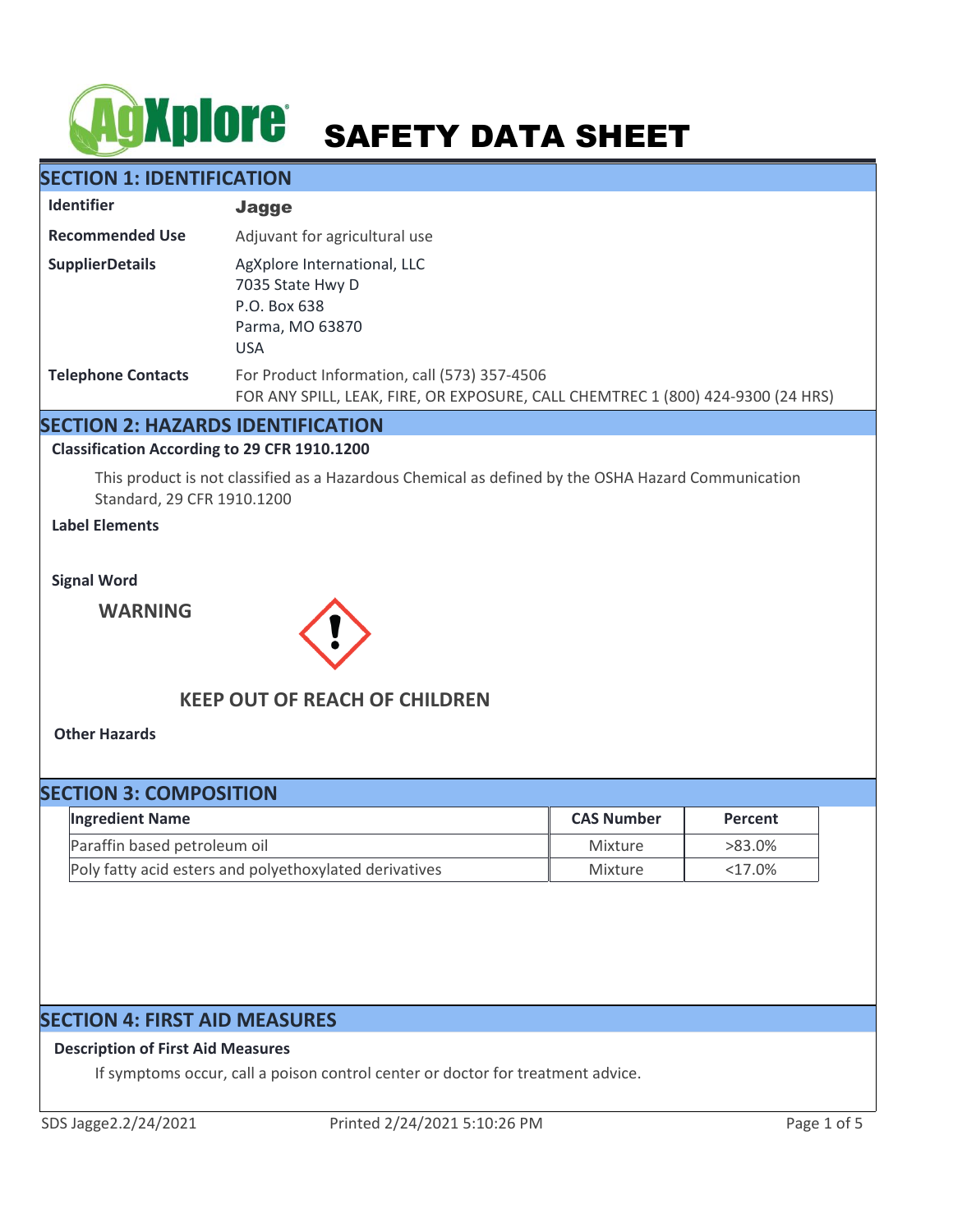If in eyes: Hold eye open and rinse slowly and gently with water for 15-20 minutes. Remove contact lenses, if present, after the first 5 minutes, then continue rinsing eye.

If on skin: Take off contaminated clothing. Rinse skin immediately with plenty of water for 15-20 minutes. If swallowed: Call a poison control center or doctor immediately for advice. Have person sip a glass of water if able to swallow Do not induce vomiting unless told to do so by a poison control center or doctor. Do not give anything by mouth to an unconscious person.

If inhaled: Move person to fresh air. If person is not breathing, call 911 or an ambulance, then give artificial respiration, preferably by mouth-to-mouth, if possible.

## **Most Important Symptoms and Effects Acute and Delayed**

#### **Immediate Medical Attention and Special Treatment**

Treat symptomatically. Have container with you when seeking medical advice.

Note to physician: No specific antidote. Treat symptomatically and according to the condition of the patient.

## **SECTION 5: FIRE-FIGHTING MEASURES**

#### **Extinguishing Media**

Use water fog or fine spray, dry chemical fire extinguishers, carbon dioxide fire extinguishers, or foam. Do not use direct water stream, as this may spread the fire.

#### **Special Hazards Arising from the Substance or Mixture**

Avoid inhaling the fumes.

#### **Special Protective Equipment and Precautions for Firefighters**

Wear positive-pressure self-contained breathing apparatus (SCBA) and protective fire-fighting gear. If protective equipment is not available or is not used, fight fire from a protected location or safe distance. Consider the use of unmanned hold holders or monitor nozzles. Keep people away. Isolate the fire and deny unnecessary entry. Move container from fire area if this is possible without hazard. Immediately withdraw all peronnel from the area in case of rising sound from venting safety devices or discoloration of the container. Use water spray to cool fire exposed containers and fire affected zone until fire is out and the danger of reignition has passed.

# **SECTION 6: ACCIDENTAL RELEASE MEASURES**

## **Personal Precautions Protective Equipment and Emergency Procedures**

Avoid inhalation of vapors, dusts, and spray mist. Avoid contact with skin and eyes. Spilled material may cause a slipping hazard. Use appropiate personal protective equipment (see section 8).

#### **Environmental Precautions**

Prevent further spillage if safe to do so. Prevent from entering into soil, ditches, sewers, waterways, and/or groundwater.

#### **Methods and Materials for Containment and Cleanup**

Contain spilled material if possible. Absorb with inert material and dispose of in accordance with applicable regulations. See additional information in Section 13 Disposal Considerations.

# **SECTION 7: HANDLING AND STORAGE**

## **Advice on Safe Handling**

Wear protective equipment. Avoid contact with eyes, skin, and clothing. Do not eat, drink, or smoke while handling this product. Ensure adequate ventilation. Avoid inhalation of dusts, vapors, or spray mist. Avoid prolonged exposure. Wash hands thoroughly after handling.

#### **Conditions for Safe Storage**

Store in original container. Do not freeze. Store away from direct sunlight or ultraviolet light. Store in a dry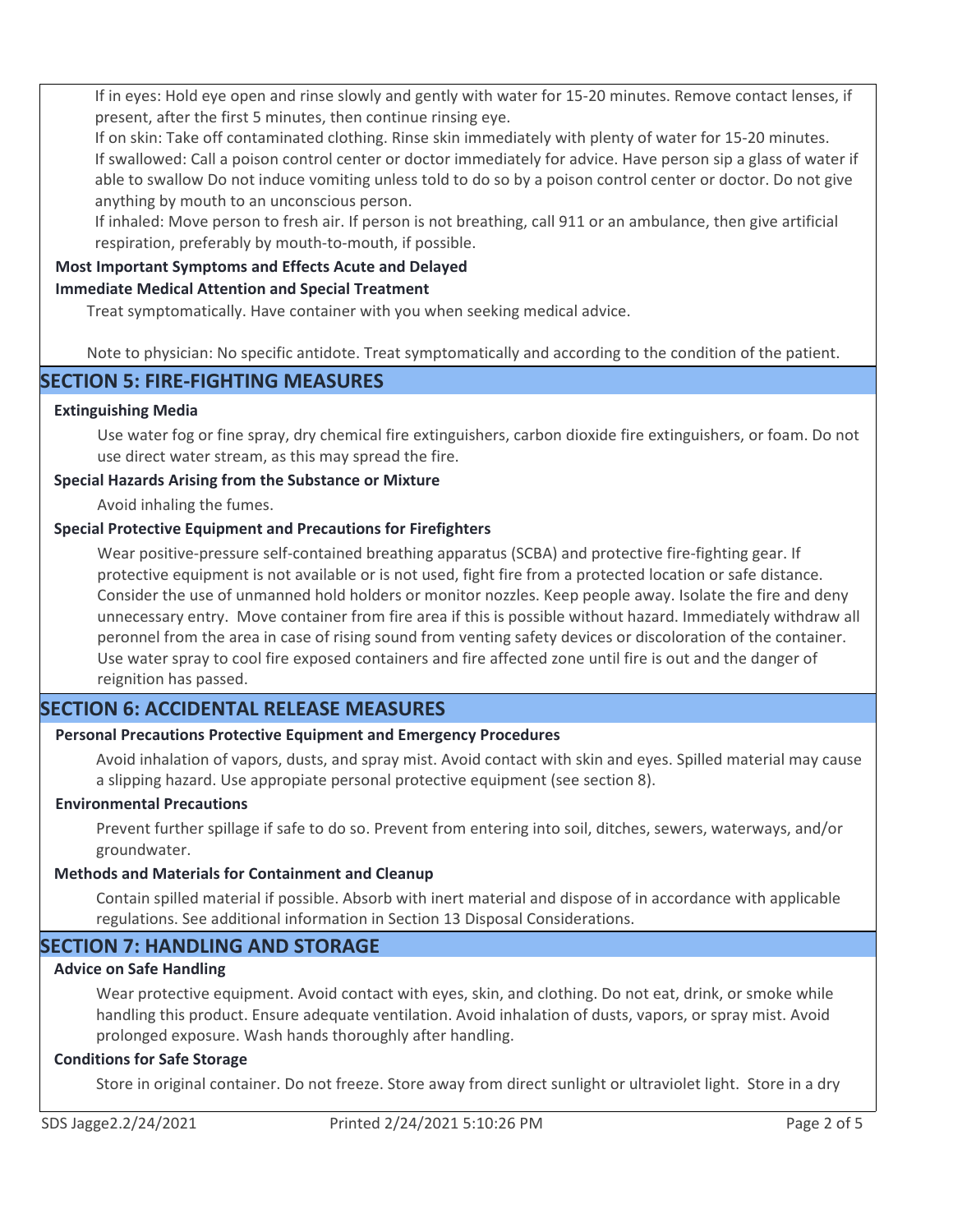place. Do not reuse empty container. Do not allow water to be introduced into container. Do not contaminate water, food, or feed by storage or disposal.

# **SECTION 8: EXPOSURE CONTROLS/PERSONAL PROTECTION**

#### **Control Parameters**

No TLV/PEL listings for this mixture.

Appropriate engineering controls: Provide adequate ventilation. Provide eyewash station and safety shower.

#### **Exposure Controls**

Personal Protective Equipment: Wear splashproof goggles or shielded safety glasses, chemical-resistant gloves, long pants, long-sleeved shirt, shoes plus socks, and a chemical-resistant apron.

# **SECTION 9: PHYSICAL AND CHEMICAL PROPERTIES**

| <b>Physical State</b> | Liquid                 |  |
|-----------------------|------------------------|--|
| Appearance/Color      | Orange                 |  |
| Odor                  | Mild Odor              |  |
| <b>Odor Threshold</b> | No test data available |  |
| pH                    | $7.0 - 8.0$            |  |
| <b>Freezing Point</b> | 32 °F                  |  |
| <b>Flash Point</b>    | Closed Cup 102 °C      |  |
| <b>Vapor Pressure</b> | No test data available |  |

| .                                      |                         |
|----------------------------------------|-------------------------|
| <b>Evaporation Rate</b>                | <b>Not Established</b>  |
| Specific Gravity (H2O = 1.0)           | 1.04                    |
| <b>Solubility in Water (by Weight)</b> | Dispersible             |
| <b>Autoignition Temperature</b>        | No test data available  |
| <b>Decomposition Temperature</b>       | lNo test data available |
| <b>Viscosity</b>                       | Not available           |
| <b>Liquid Density</b>                  | 8.6 lbs/gal             |
|                                        |                         |

# **SECTION 10: STABILITY AND REACTIVITY**

#### **Reactivity**

Stable. No dangerous reaction potential known under normal conditions of use.

#### **Chemical Stability**

Stable under normal temperature and storage conditions.

#### **Possibility of Hazardous Reactions**

Stable under normal conditions.

#### **Conditions to Avoid**

Avoid exposure to strong oxidizers, strong bases, and strong acids. Avoid extreme heat, open flame, sparks, and other sources of ignition.

#### **Incompatible Materials**

Strong acids, strong bases, and strong oxidizers.

#### **Hazardous Decomposition Products**

Decomposition products depend upon temperature, air supply, and the presence of other materials. Decomposition products may include, but are not limited to: aldehydes, alcohols, esters, and organic acids.

# **SECTION 11: TOXICOLOGICAL INFORMATION**

#### **Information on Toxicological Effects**

ROUTES OF EXPOSURE

 Eye contact: May cause irritation. Skin contact: Can be absorbed, may cause irritation. Inhalation: Unknown. Ingestion: Unknown.

#### EXPOSURE SYMPTOMS

Eye irritation: stinging, tearing, redness, swelling, and blurred vision.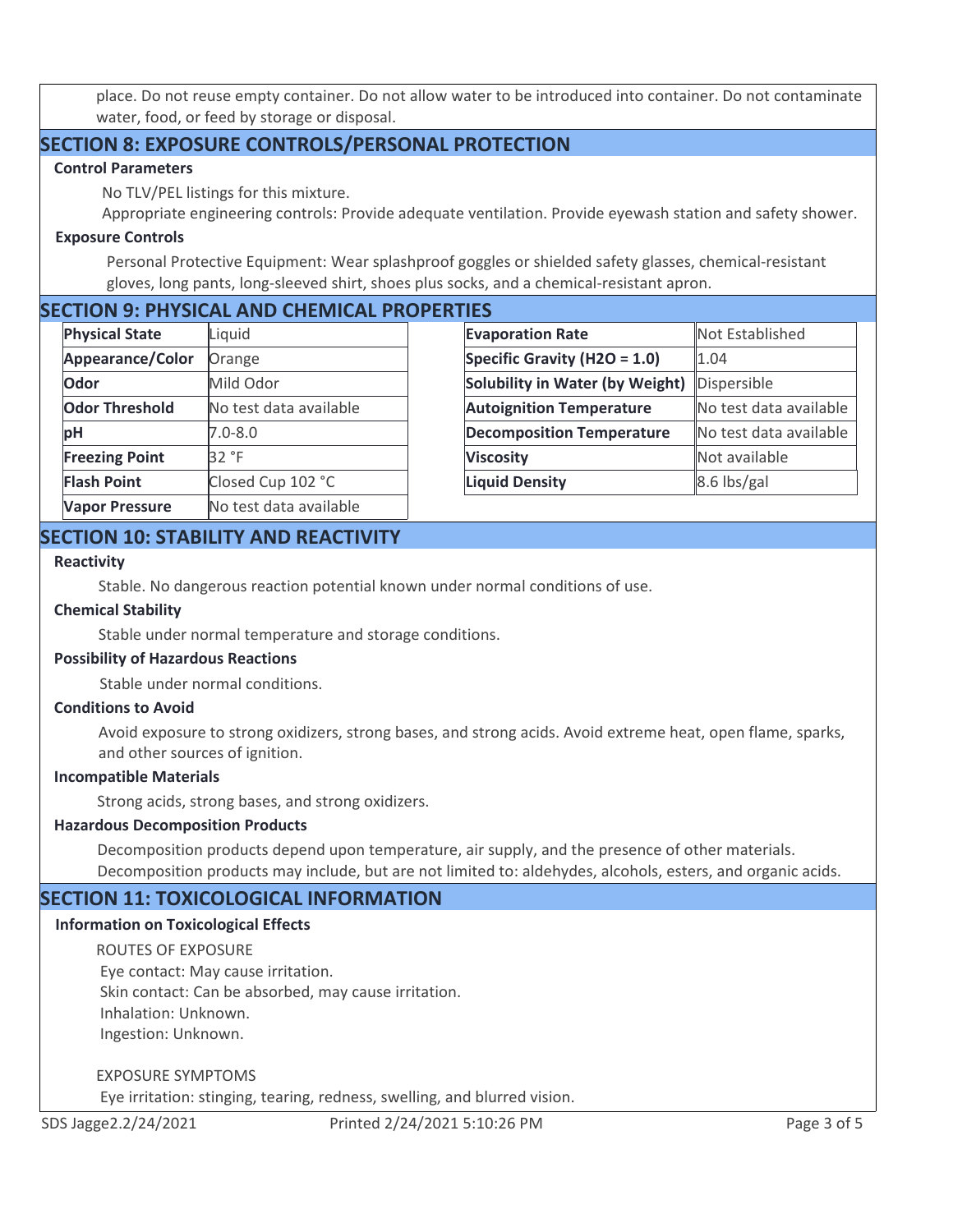Skin irritation: Burning and skin damage. Allergic skin reaction:Redness and rash.

#### ACUTE AND CHRONIC EFFECTS

Contact may irritate or burn eyes. Components may be absorbed into the body through the skin. Prolonged inhalation may be harmful. Prolonged exposures may cause chronic effects.

ACUTE TOXICITY Oral: N/A Dermal: N/A Eye damage/eye irritation: May cause slight temporary eye irritation. Mist may cause eye irritation. Skin corrosion/irritation: N/A Carcinogenicity: N/A

# **SECTION 12: ECOLOGICAL INFORMATION**

#### **Ecotoxicity**

This product is not classified as environmentally hazardous.

Aquatic Acute Toxicity: EC50 Algae: N/A LC50 Crustacea: N/A LC50 Fish: N/A

#### **Persistence and Degradability**

Material is readily biodegradable.

#### **Bioaccumulative Potential**

No data available.

#### **Mobility in Soil**

No data available.

#### **Other Adverse Effects**

No other known adverse effects.

# **SECTION 13: DISPOSAL CONSIDERATIONS**

#### **Waste Treatment Methods**

Do not reuse empty container. Triple rinse, then offer for recycling or disposal in a sanitary landfill, or by other means in accordance with local, state, and federal regulations.

Dispose of waste materials at an approved waste disposal facility. Do not dump material in sewer or any body of water, or on the ground.

# **SECTION 14: TRANSPORT INFORMATION**

#### **Transportation**

DOT Non-Bulk: Not Regulated DOT Bulk: Not Regulated

# **SECTION 15: REGULATORY INFORMATION**

## **Safety, Health, and Environmental Regulations**

NFPA Hazard Rating: (0 = Least, 1= Slight, 2=Moderate, 3=High, 4= Severe)

0 Health

1 Fire